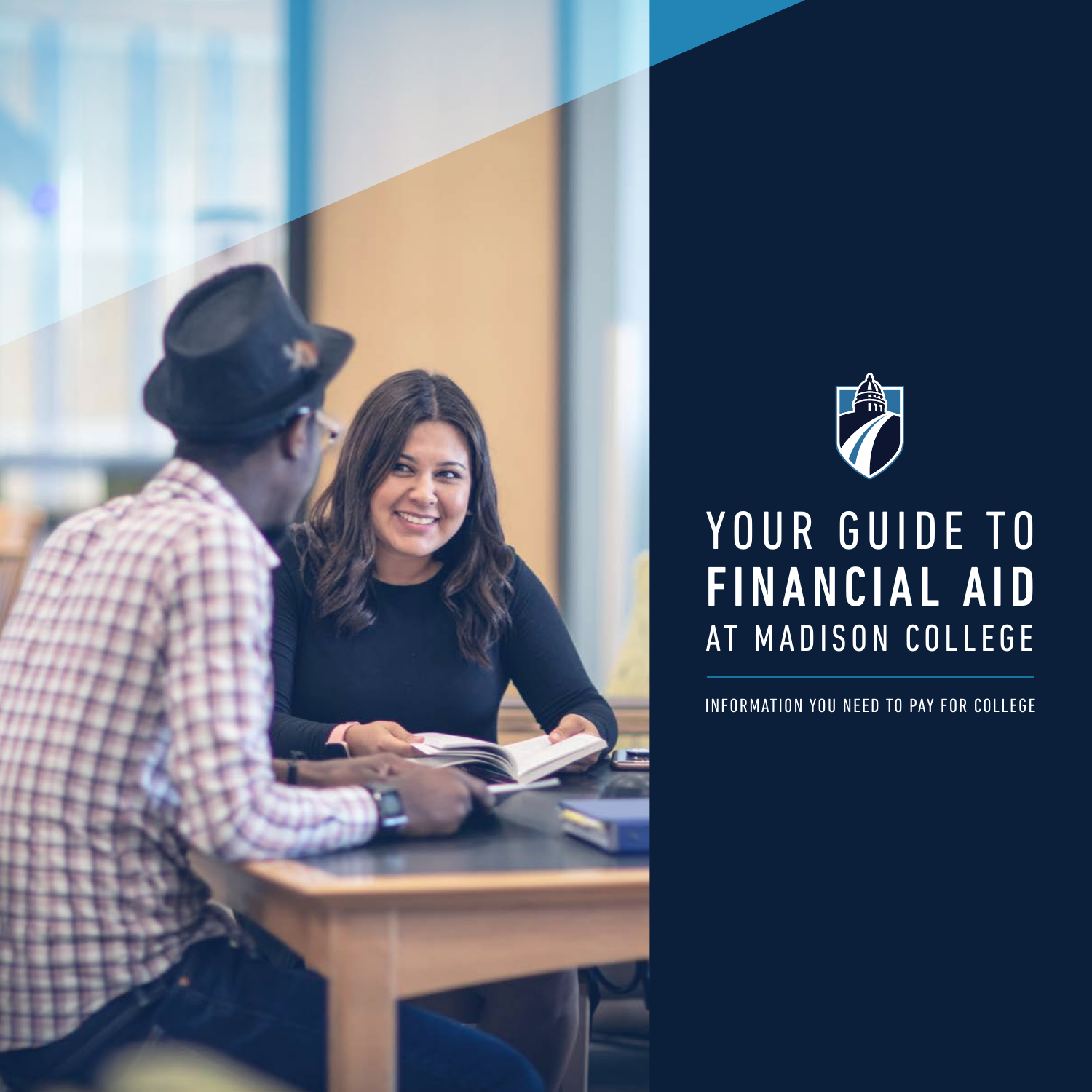

# PAYING FOR COLLEGE

At Madison College, we offer a college education for one of the lowest costs-per-credit in the area. We also understand that you may still need help paying for school. That is why we provide many resources to help you afford college.

### What is financial aid?

Financial aid consists of federal, state, institutional or private funds offered to you based on information you provide in the Free Application for Federal Student Aid, or FAFSA — which must be completed each year. The application becomes available on October 1 for the next academic year. Financial aid is delivered via:

- **»** Grants
- **»** Scholarships
- **»** Loans
- **»** Work-study

You apply for scholarships separately.

This booklet defines key financial aid language and information you need as you prepare to pay for college.

## QUICK FINANCIAL AID GLOSSARY

The following are terms and acronyms you hear associated with financial aid

- **»** COA (Cost of attendance): Tuition and fees you pay to attend school
- **»** EFC (Expected family contribution): The amount you or your family is expected to pay after financial aid is applied to your tuition and fees
- **»** FAFSA (Free Application for Federal Student Aid): The application you complete if you hope to receive financial aid, available at [fafsa.gov](https://fafsa.gov)
- **»** Financial need: COA EFC = Financial need
- **»** MPN (Master Promissory Note): The agreement you sign to accept your financial aid awards, which includes student loan repayment terms
- **»** ELC (Entrance Loan Counseling): A review of loan borrowing requirements for first-time, first-year students participating in the federal Direct Loan program
- **»** SAP (Satisfactory Academic Progress): Minimum grade requirements you must achieve to continue receiving financial aid
- **»** Disbursement: The application of your financial aid to your student account, or the paying of your bill
- **»** PRD (Pell Recalculation Date): The Pell Recalculation Date is a period during the term where the enrollment of all Pell eligible students is reviewed. If enrollment has changed, the Financial Aid Office may adjust the Pell grant to reflect that enrollment and funding level.

Specific types of financial aid defined on page 6.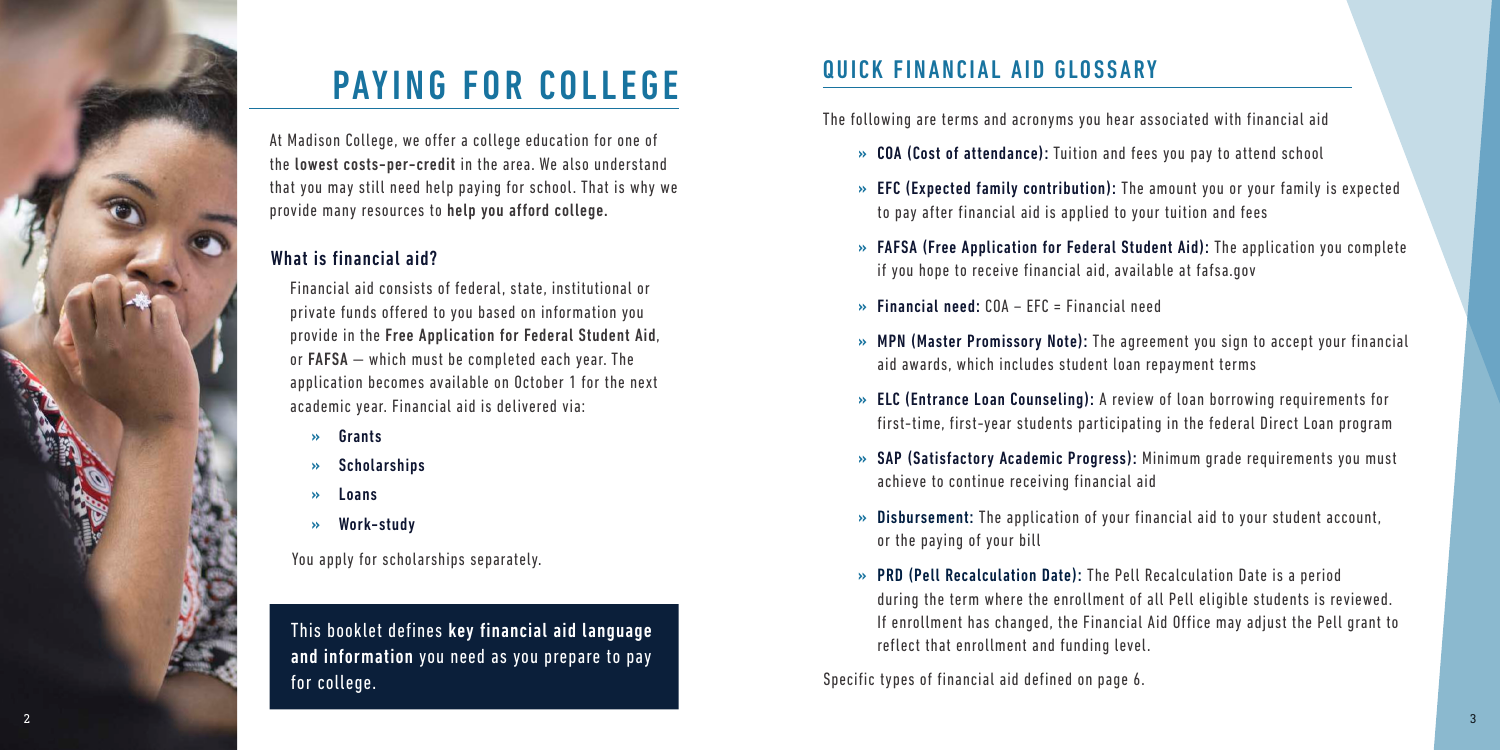## HOW DO I RECEIVE FINANCIAL AID?

Complete the FAFSA at [fafsa.gov](https://fafsa.gov) every year you plan to attend college.

### Apply to a degree program at Madison College.

 $\begin{array}{c} \n 1 \\ \n 2 \n \end{array}$ 

3<br>4

You will not be eligible for financial aid unless you are pursuing a diploma or degree. Financial aid is available only for courses in your program. Courses outside your program are not aidable.

 See a list of financial aid eligible programs at [madisoncollege.edu/eligible-programs](https://madisoncollege.edu/eligible-programs).

Enroll in classes for the semester you plan to attend. You must be enrolled in at least six credits for your financial aid to be applied to your account.

 If you are a new student, we urge you to attend an Advising and Registration session. If necessary, you can also register for classes online.

Check your student email often. The Financial Aid Office often shares important information needed to complete your aid package. Turn all requested documents in quickly to prevent a delay in processing.

 This is where important news, updates and requests regarding your financial aid will be sent. Check it often so you don't miss anything important!

Read your offer letter. When notified of your financial aid, review your next steps. You may receive a combination of grants, scholarships, or loans. Check to see if you have a balance due after financial aid is applied.

Complete your loan requirements, if necessary. This is only required if student loans are part of your aid offer. If you choose to accept student loans, you will be instructed to return to [studentloans.gov](https://studentloans.gov) to review and sign the terms of your loans (master promissory note) and to go through entrance counseling. Entrance counseling (done online) helps you understand your rights and responsibilities regarding your financial aid.

Review your book charge. Students have two options to purchase their books: book charge and textbook rental programs.

**»** Book charge: Buy your books through a financial aid credit option 10 days prior to the start of the term. Total cost depends on how many and which books you purchase.

5<br>6<br>7

**»** Book rental: Pay a fee based on your semester credit load. This allows you to rent your textbooks from the Madison College Bookstore.

The textbook rental program—put in place by students—will save you hundreds of dollars, compared to buying your textbooks each semester.

4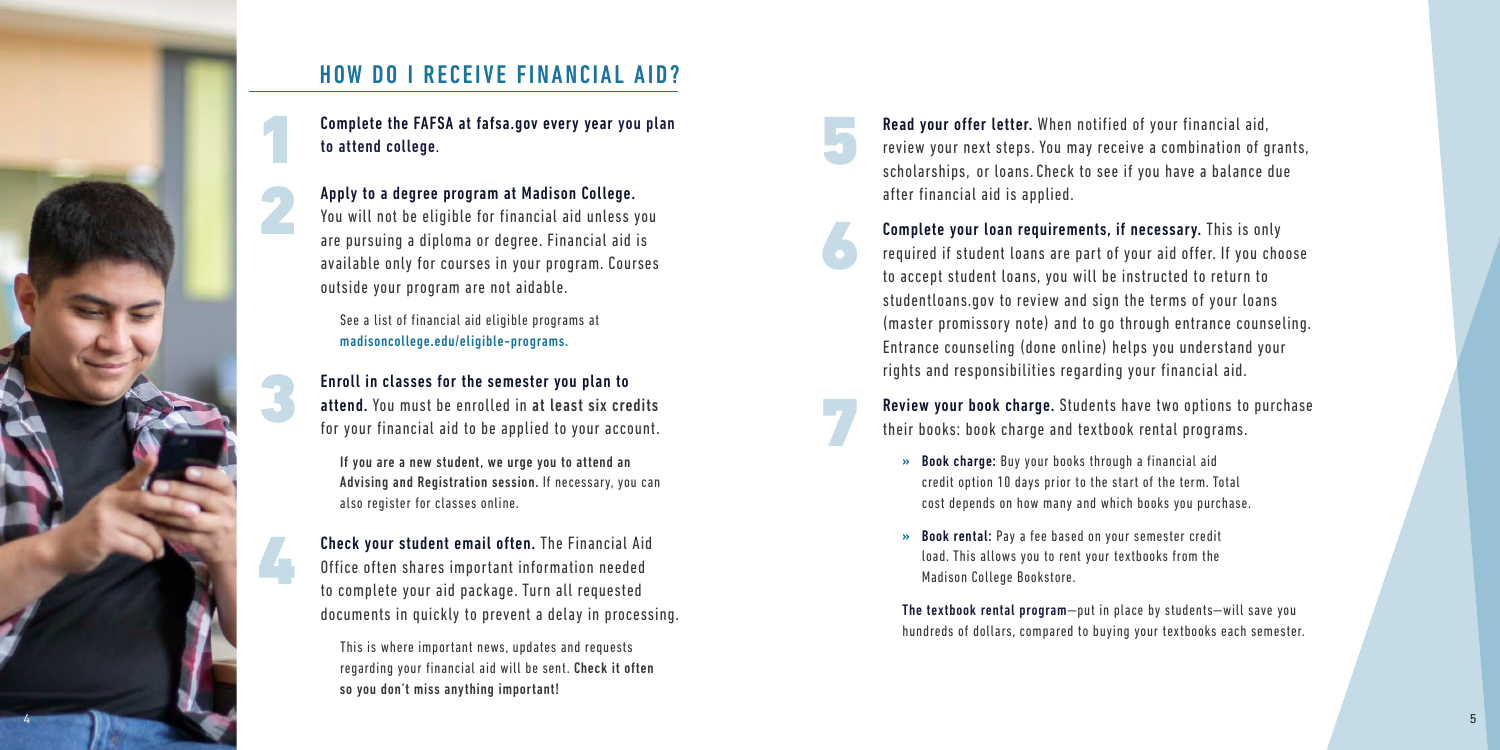

## DEFINING THE TYPES OF FINANCIAL AID

### Grants

Money awarded to you, based on financial need and/or merit, that you do not have to pay back. [madisoncollege.edu/financial-aid-grants](https://madisoncollege.edu/financial-aid-grants)

### **Scholarships**

Financial awards, often based on merit, that you apply for separately from financial aid. Scholarships do not have to be repaid. [madisoncollege.edu/scholarships](https://madisoncollege.edu/scholarships)

### Work-study

Money set aside for you to earn through an on-campus job, to help you pay for school and other living expenses. [madisoncollege.edu/work-study](https://madisoncollege.edu/work-study)

### Loans

 Funding you will eventually repay, usually not until you have been finished with college for six months. madisoncollege.edu/financial-aid-loans

- » Direct loans are Federal, low-interest loans. If subsidized, the Federal government covers the interest while you are in school.
- » PLUS loans are for parents of dependent students who are helping their children with college expenses.
- » Private loans are not government-issued. These are typically unsubsidized, requiring payment on interest while you are still in school. Consider these only if you receive no other aid or scholarships.

## DON'T FORGET

Once you are notified of your financial aid, make sure to follow these important steps to ensure the dollars are applied to your student account.

### **»** Verify your enrollment status

You must enroll in at least six credits in a given semester for your financial aid to apply to your student account. You are required to apply to a program that will result in a diploma or degree. You are enrolled in classes that lead you to earning the diploma or degree.

### **»** Make sure your program is financial-aid eligible at [madisoncollege.edu/eligible-programs](https://madisoncollege.edu/eligible-programs).

Most diploma and degree programs are eligible for financial aid. Certificate programs are not eligible for financial aid.

Remember: If you take classes but are not admitted to a degree program (not pursuing a diploma or degree) those classes are not financial aid eligible.

### **»** To ensure you receive a financial aid offer every year, fill out your FAFSA starting October 1.

### **»** Maintain Satisfactory Academic Progress

To continue receiving financial aid, maintain a cumulative GPA of at least 2.0, and pass at least 67 percent of your courses each term. You will only receive financial aid for up to 150 percent of the expected length of your program.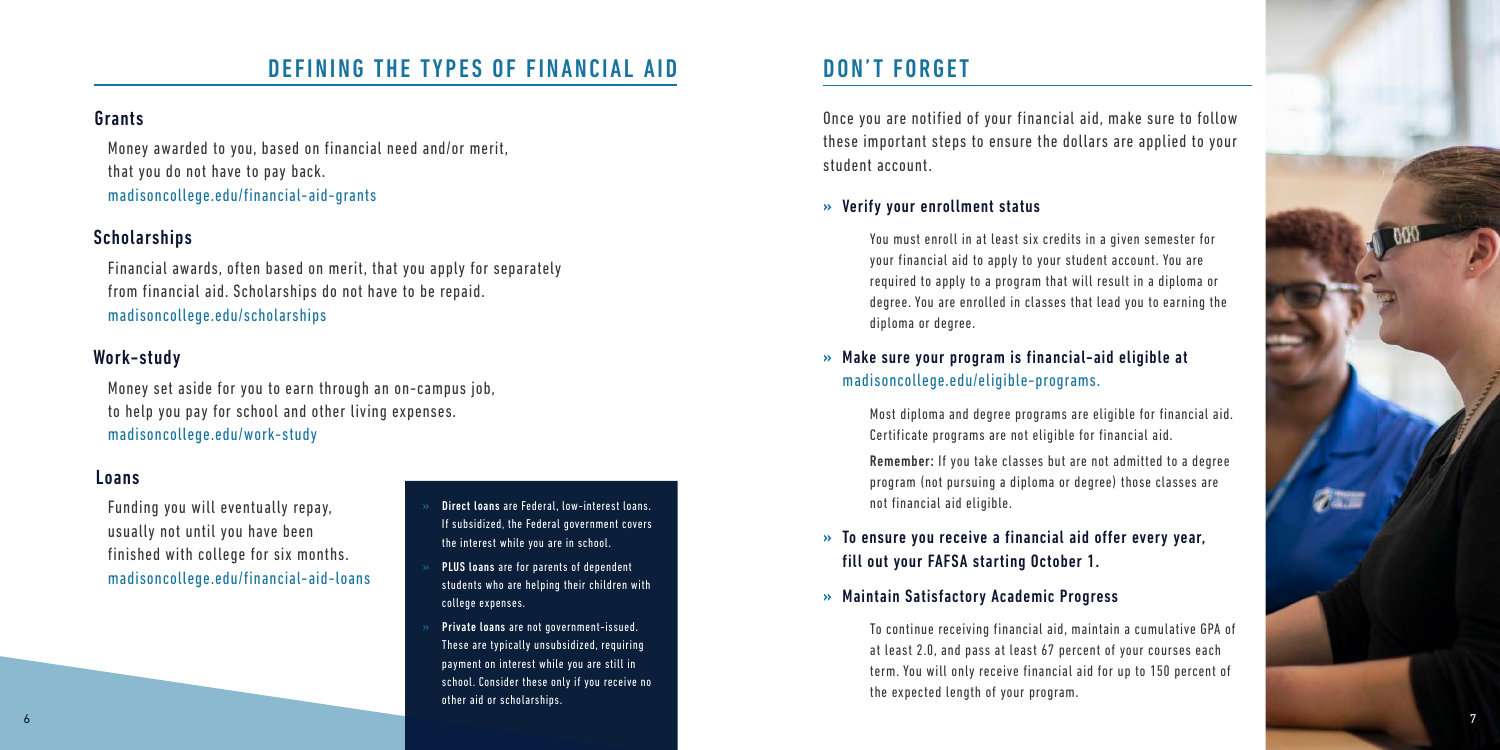## FINANCIAL AID RESOURCES AT MADISON COLLEGE

### FAFSA workshops

Need help completing your FAFSA? Sign up for a free workshop where you will leave with your FAFSA completed. Register for a session at [madisoncollege.edu/paying-for-college](https://madisoncollege.edu/paying-for-college).

### Veterans benefits

We provide benefits to veterans, their spouses and dependents, as well as to survivors of veterans. As one of the above, you may be eligible for:

- **»** Federal benefits
- **»** Wisconsin GI Bill
- **»** Veterans Reimbursement Grant
- **»** Heroes Act benefits
- **»** Retraining grants
- **»** Military Spouse Career Advancement program

Contact our Veterans office at [Veterans@madisoncollege.edu](mailto:Veterans@madisoncollege.edu) or 608.246.6038.

### Scholars of Promise

High school seniors from any Madison College district high school are eligible for funds to help pay for college. The funds pay for remaining tuition balance after financial aid is applied. [madisoncollege.edu/scholars-of-promise](https://madisoncollege.edu/scholars-of-promise)

### Stop by or contact our financial aid office

Truax Campus, Room A1000 1701 Wright St., Madison, WI 53704 [madisoncollege.edu/paying-for-college](https://madisoncollege.edu/paying-for-college)

[FinancialAid@madisoncollege.edu](mailto:FinancialAid@madisoncollege.edu) or 608.246.6170



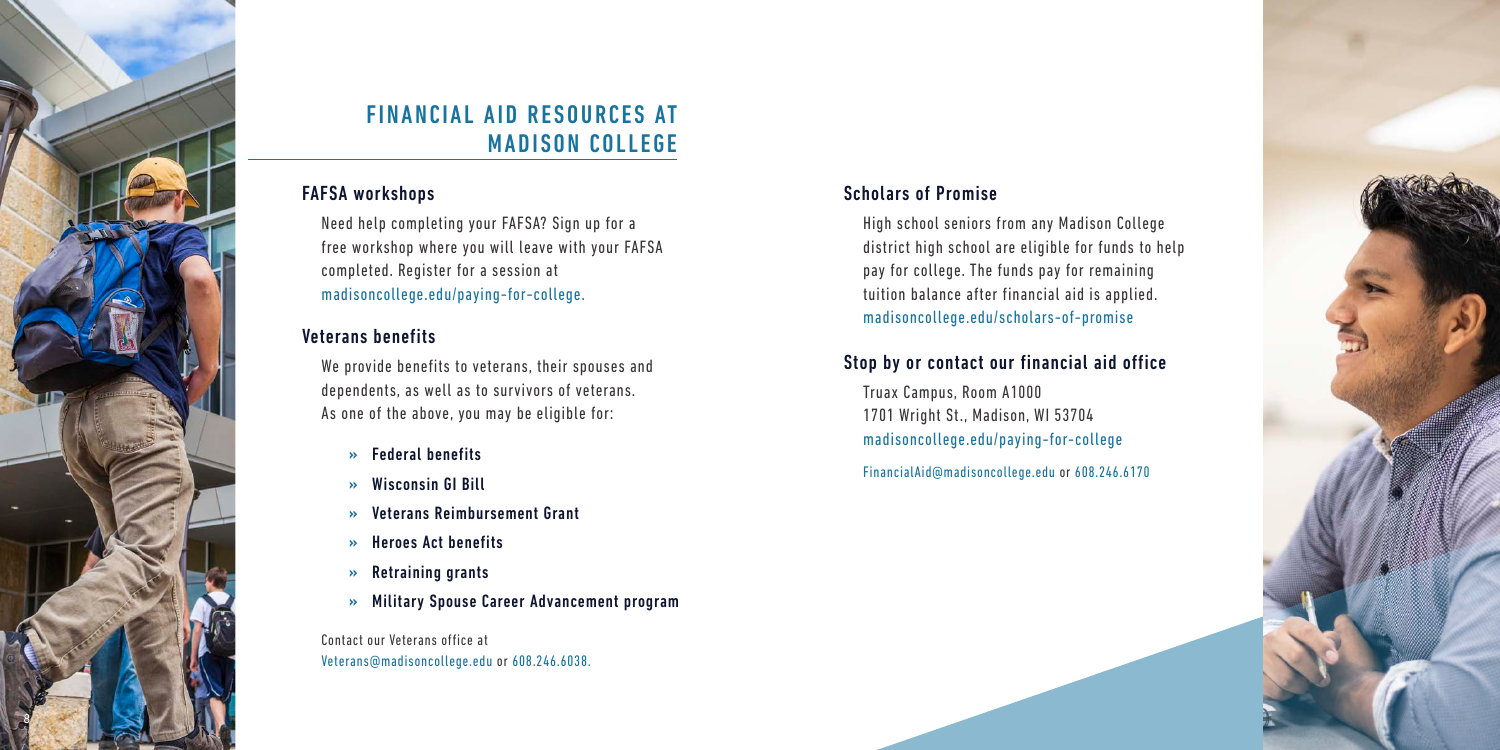### In-person help available

Mondy Thursday: 8:15 a.m.-4 p.m. Friday: 9:30 a.m.-4 p.m.

## DISBURSEMENTS AND REFUNDS

Disbursement is the applying of financial aid funds toward your tuition bill. When the aid we receive is more than your balance due, you will receive an e-refund.

Before money can be disbursed to your account:

- **»** You must be admitted to a financial aid eligible diploma or associate degree program.
- **»** You must be enrolled and attending at least half time (six cardits).
- **»** You meet all SAP standards.

For a complete list of items to check off your list, go to [madisoncollege.edu/disbursement-refund](https://madisoncollege.edu/disbursement-refund).

### When are the funds disbursed?

Monday Tuesday: 8 a.m.-6 p.m. - Wednesday Thursday: 8 a.m.-4:30 p.m. Friday: 9:30 a.m.-4:30 p.m.

Financial aid begins disbursing after the Pell Recalculation Date each term. In some cases, timing may depend on the type of financial aid you received (i.e. loans). Check your myMadisonCollege account and click "View Financial Aid" to see your estimated disbursement date or dates.

## ADDITIONAL HELP

In addition to grants, scholarships and loans, help is available from these Madison College resources:

### **»** AmeriCorps

Members receive scholarships after performing a service for a designated period of time.

### **»** Emergency assistance

If you encounter an unexpected financial hardship, you may be eligible for one-time emergency funding.

### **»** Financial literacy

Students often need assistance understanding the true impact of finances while in college. The financial literacy team can help you understand your financial status.

## FINANCIAL AID OFFICE HOURS

Available by phone